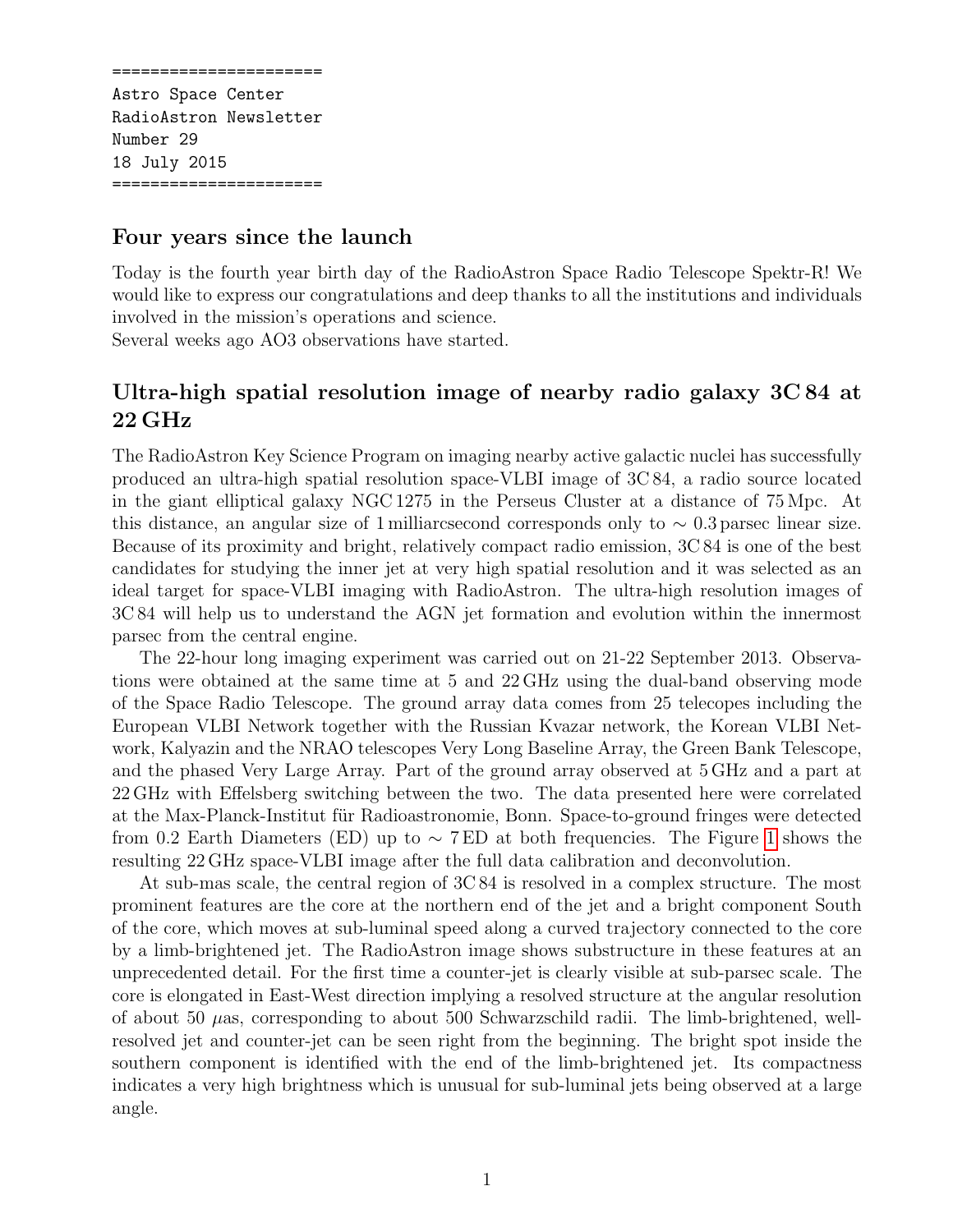## Probing the cosmic plasma with a pulsar's radio pulses and an "interstellar interferometer"

Radio pulsars provide a powerful tool for studying the ionized interstellar medium. Pulsar B1933+16 was observed with Radioastron on August 1 2013 for 1.5 hours at two wavelengths simultaneously: 92 and 18 cm. This was the first experiment to use Green Bank tracking station, the 45-m antenna of NRAO (USA). The observations were supported by several ground radio telescopes: the 300-m telescope in Arecibo, the array of 14 telescopes in Westerbork (WSRT), the 32-m radio telescope in Torun, one 25-m dish of the VLBA system in Saint-Croix (USA), and one 32-m telescope of the Russian system QUASAR in Svetloe. The pulsar is located in the Sagittarius Arm at a distance from 3 to 10 kpc, with the most probable value of 3.7 kpc. The direction to the pulsar goes along this spiral arm, and such circumstances provide possibility of compelex structure of interstellar medium on the light of sight.

We measured angular diameter of the scattering disk at 92 cm from the decrease of amplitude of interferometric visibility with the increasing baseline. Figure [2](#page-3-0) illustrates the method. The diameter of the scattering disk was found to be equal to 17 mas at 92 cm. A scattering disk size is proportional to lambda squared, and at wavelenght of 18 cm we expect scattering disk to be about 0.7 mas in diameter. This value can be measured at the maximum RadioAstron baselines, but not in the August 2013 configuration. Scattering of radio waves on the inhomogeneties of interstellar plasma causes the mutual interference of scattered waves at the observer position, thus forming an "interstellar interferometer" with a baseline equal to the distance between scattering rays at the effective screen. This can reach values of several astronomical units. In figure [3](#page-3-1) we present an interferogram (delay-fringe rate diagram) of these scattered rays obtained for pulsar B1933+16 using data recorded with the Arecibo radio telescope for our observing session. The diagram is also called a secondary spectrum, since it is obtained as a 2-d Fourier transform of the dynamic spectrum. One can see parabolic features in the diagram. Such features were discovered by Stinebring in 2001 and they are called scintillation arcs. Each scintillation arc corresponds to separate scattering screen, and the curvature of the arc is related to the distance of the given screen. Dashed white lines going through arcs in the figure represent our approximations, that give us values for the two screen position as 0.27 and 0.73 of the distance to the pulsar. Comparing these values with the large scale structure of the spiral arm, we can in principle improve the estimate of the pulsar distance as well.

## RadioAstron study of galactic water masers with ultimate angular resolution

Recent observations of the most luminous water maser source in the Galaxy, star-forming region W<sub>49</sub> N, resulted in a successful detection updating the RadioAstron record in angular resolution achieved in observations of cosmic masers. W49 N is located at a distance of about 11 kpc from the Sun in a distant part of the Perseus arm near the Solar circle. A correlated signal was obtained on 27 April 2015 between the space antenna and the two sensitive European ground facilities taking part in the experiment: the 100-m radio telescope in Effelsberg (Germany) and the 43-m radio telescope in Yebes (Spain). Projected baselines of the space-ground interferometer in the experiment reached up to about 9.7 Earth diameters, achieving a fringe-spacing resolution of ∼23 µas. The collected data on water masers are used to study structure and physical characteristics of the star forming regions in our Galaxy, impose tight limits on the sizes of individual maser spots, estimate brightness temperatures and provide the necessary input for the studies of their pumping mechanisms.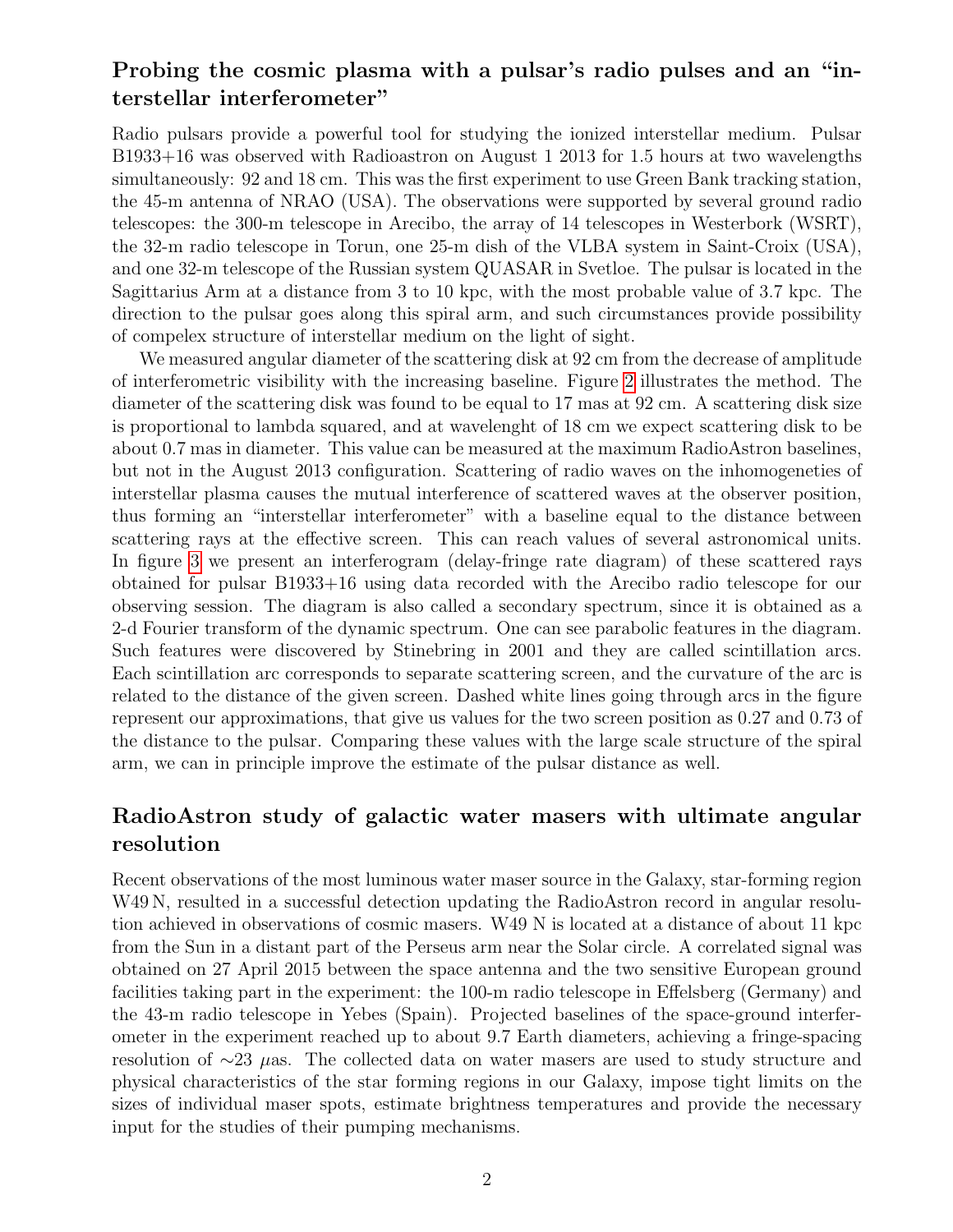Nikolai Kardashev (nkardash@asc.rssi.ru) Yuri Kovalev (yyk@asc.rssi.ru)

The RadioAstron project is led by the Astro Space Center of the Lebedev Physical Institute of the Russian Academy of Sciences and the Lavochkin Scientific and Production Association under a contract with the Russian Federal Space Agency, in collaboration with partner organizations in Russia and other countries.

To subscribe or un-subscribe to the Newsletter, use: http://asc-lebedev.ru/index2.php?engdep=22



<span id="page-2-0"></span>Figure 1: RadioAstron total intensity image of a nearby radio galaxy 3C 84 at 22 GHz. The restoring beam size is  $150 \times 70 \mu$ as at an angle of  $21°$  (shown in the lower left corner). The peak flux density is 1 Jy/beam. Tick marks have a 1 mas separation. The whole North-South extent of the visible jet structure is just  $\sim 1.2 \,\mathrm{pc}$  in linear scale (projected).